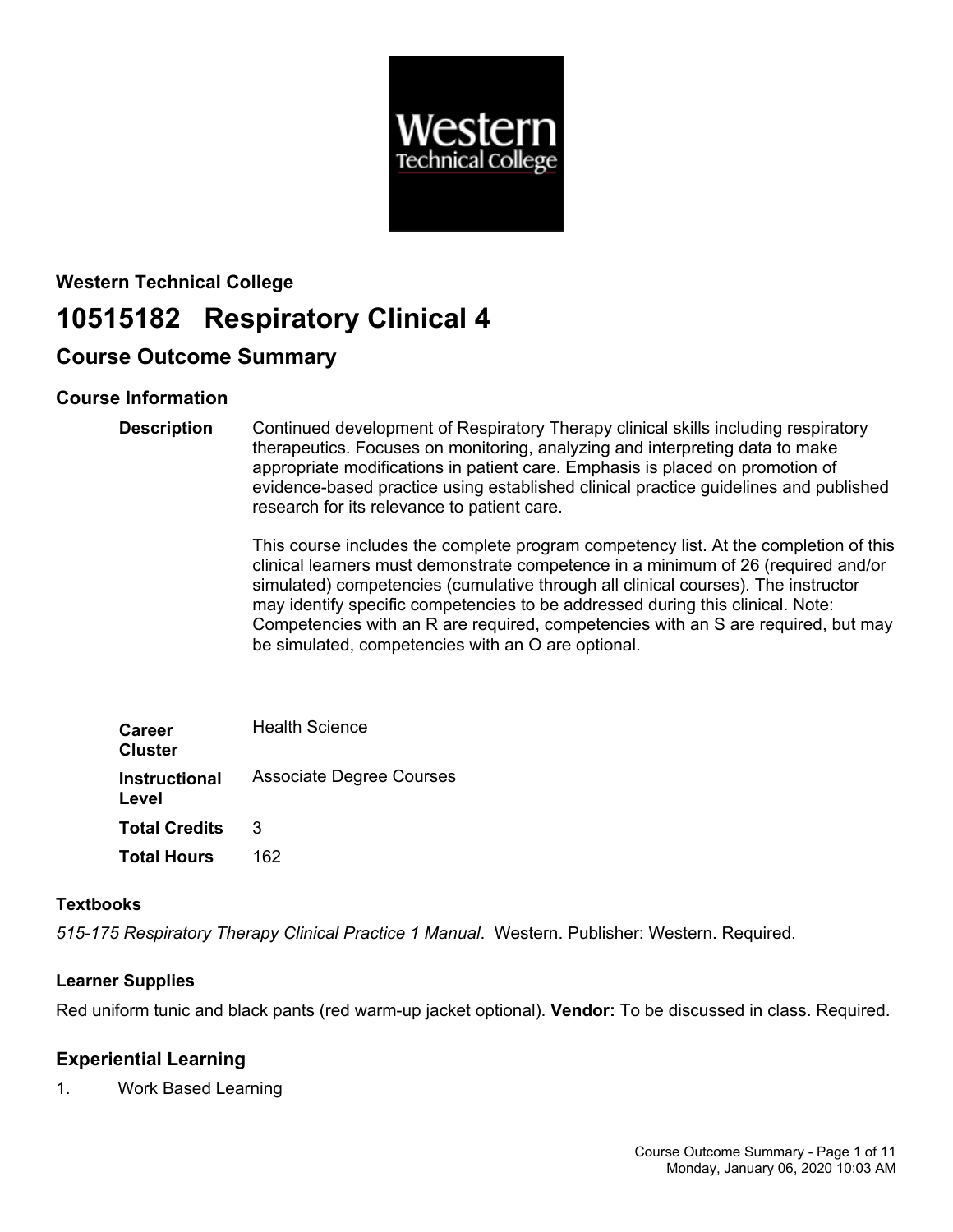# **Program Outcomes**

- 1. Apply respiratory therapy concepts to patient care situations.
- 2. Demonstrate technical proficiency required to fulfill the role of a Respiratory Therapist.
- 3. Practice respiratory therapy according to established professional and ethical standards.

# **Course Competencies**

### **1. Demonstrate competence in 26 clinical competencies**

**Assessment Strategies**

1.1. in a clinical setting.

**Criteria**

*Your performance will be successful when:*

1.1. you obtain check-offs for at least 26 clinical competencies on this list; your instructor may or may not assign specific competencies

## **2. Apply standard precautions R**

**Assessment Strategies**

- 2.1. in a clinical setting
- 2.2. through an oral or written response to scenarios and/or questions

**Criteria**

*Your performance will be successful when:*

- 2.1. you perform the relevant steps on the procedure checklist
- 2.2. you perform the procedure according to the clinical practice guidelines and/or evidence based medicine
- 2.3. you perform the procedure according to institutional policies

### **3. Assess vital signs R**

**Assessment Strategies**

- 3.1. in a clinical setting
- 3.2. through an oral or written response to scenarios and/or questions

**Criteria**

*Your performance will be successful when:*

- 3.1. you perform the relevant steps on the procedure checklist
- 3.2. you perform the procedure according to the clinical practice guidelines and/or evidence based medicine
- 3.3. you perform the procedure according to institutional policies

### **4. Provide education to the patient and family R**

#### **Assessment Strategies**

- 4.1. by performing and/or assisting with procedure in a clinical setting or simulation<br>4.2. through an oral or written response to scenarios and/or questions
- through an oral or written response to scenarios and/or questions

**Criteria**

- 4.1. you perform the relevant steps on the procedure checklist
- 4.2. you perform the procedure according to the clinical practice guidelines and/or evidence based medicine
- 4.3. you perform the procedure according to institutional policies

### **5. Perform pulse oximetry R**

### **Assessment Strategies**

- 5.1. in a clinical setting
- 5.2. through an oral or written response to scenarios and/or questions

#### **Criteria**

*Your performance will be successful when:*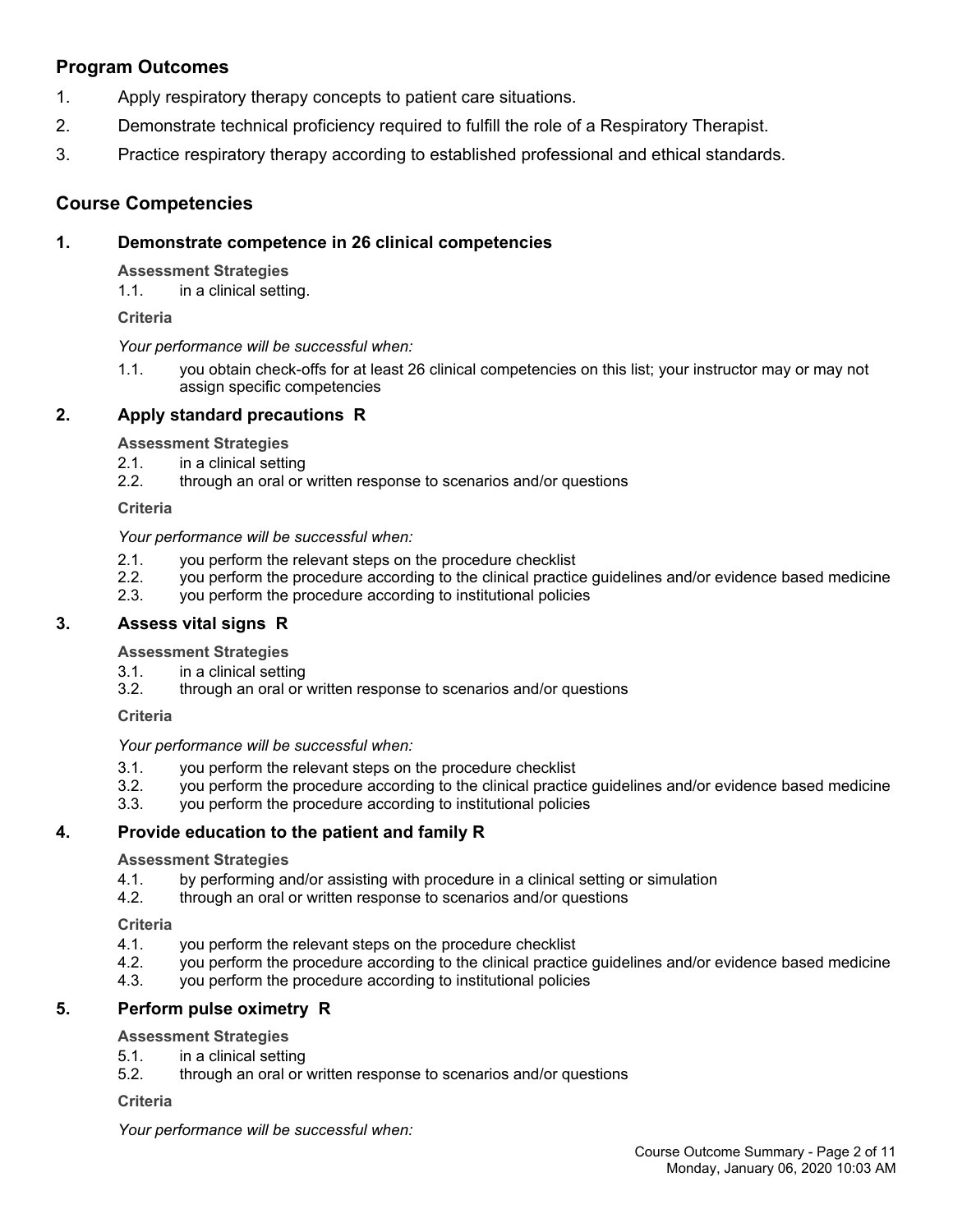- 5.1. you perform the relevant steps on the procedure checklist
- 5.2. you perform the procedure according to the clinical practice guidelines and/or evidence based medicine
- 5.3. you perform the procedure according to institutional policies

### **6. Perform chart review R**

### **Assessment Strategies**

- 6.1. in a clinical setting
- 6.2. through an oral or written response to scenarios and/or questions

#### **Criteria**

*Your performance will be successful when:*

- 6.1. you perform the relevant steps on the procedure checklist
- 6.2. you perform the procedure according to the clinical practice guidelines and/or evidence based medicine
- 6.3. you perform the procedure according to institutional policies

### **7. Demonstrate cylinder safety R**

#### **Assessment Strategies**

- 7.1. in a clinical setting
- 7.2. through an oral or written response to scenarios and/or questions

#### **Criteria**

*Your performance will be successful when:*

- 7.1. you perform the relevant steps on the procedure checklist
- 7.2. you perform the procedure according to the clinical practice guidelines and/or evidence based medicine
- 7.3. you perform the procedure according to institutional policies

### **8. Administer oxygen therapy R**

**Assessment Strategies**

- 8.1. in a clinical setting
- 8.2. through an oral or written response to scenarios and/or questions

#### **Criteria**

*Your performance will be successful when:*

- 8.1. you perform the relevant steps on the procedure checklist
- 8.2. you perform the procedure according to the clinical practice guidelines and/or evidence based medicine
- 8.3. you perform the procedure according to institutional policies

### **9. Perform open system suctioning R**

**Assessment Strategies**

- 9.1. in a clinical setting
- 9.2. through an oral or written response to scenarios and/or questions

**Criteria**

*Your performance will be successful when:*

- 9.1. you perform the relevant steps on the procedure checklist
- 9.2. you perform the procedure according to the clinical practice guidelines and/or evidence based medicine
- 9.3. you perform the procedure according to institutional policies

### **10. Perform closed system suctioning R**

#### **Assessment Strategies**

- 10.1. in a clinical setting
- 10.2. through an oral or written response to scenarios and/or questions

**Criteria**

#### *Your performance will be successful when:*

- 10.1. you perform the relevant steps on the procedure checklist
- 10.2. you perform the procedure according to the clinical practice guidelines and/or evidence based medicine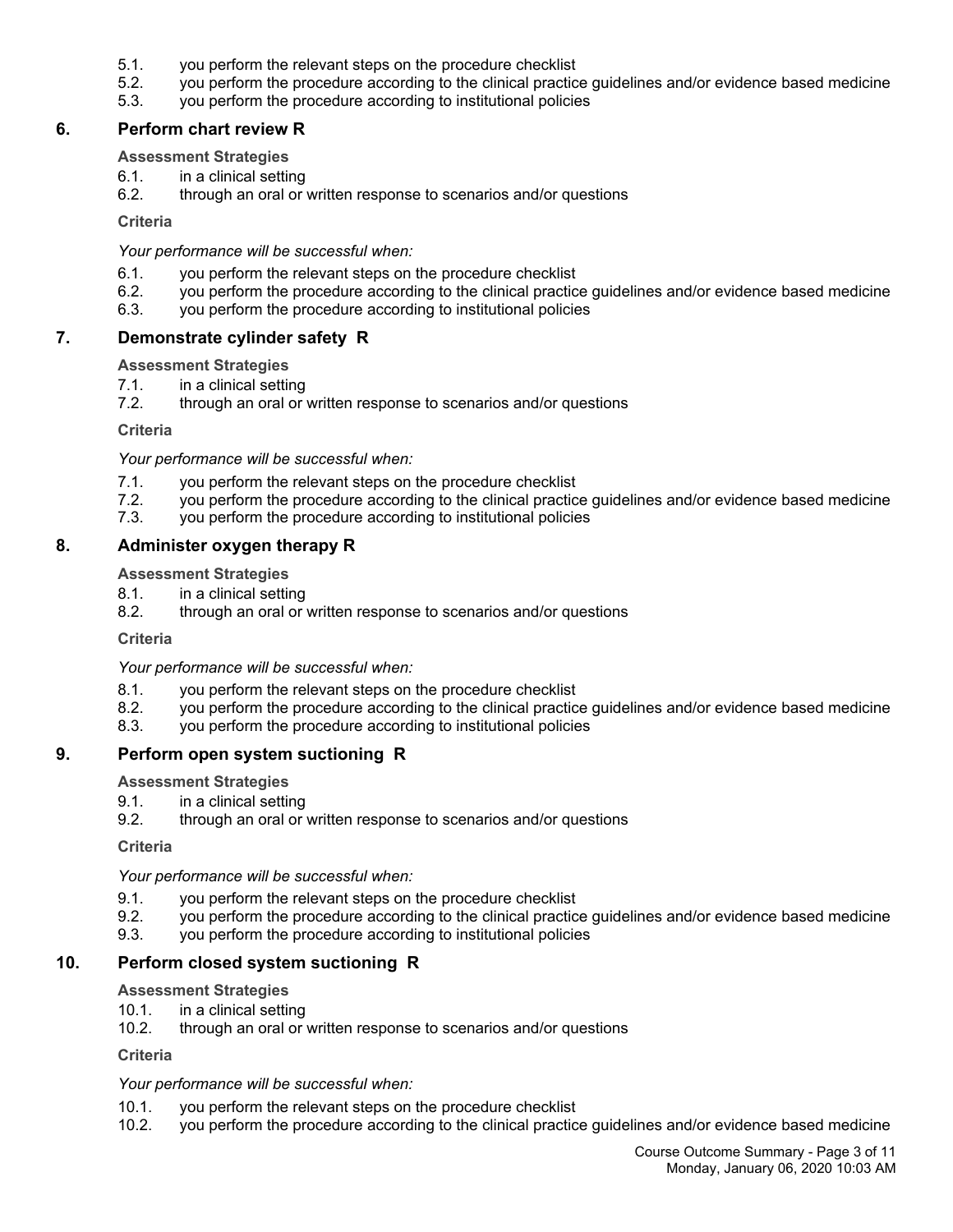10.3. you perform the procedure according to institutional policies

### **11. Perform extubation R**

### **Assessment Strategies**

- 11.1. in a clinical setting
- 11.2. through an oral or written response to scenarios and/or questions

### **Criteria**

### *Your performance will be successful when:*

- 11.1. you perform the relevant steps on the procedure checklist
- 11.2. you perform the procedure according to the clinical practice guidelines and/or evidence based medicine
- 11.3. you perform the procedure according to institutional policies

### **12. Perform arterial puncture R**

### **Assessment Strategies**

- 12.1. in a clinical setting
- 12.2. through an oral or written response to scenarios and/or questions

### **Criteria**

### *Your performance will be successful when:*

- 12.1. you perform the relevant steps on the procedure checklist
- 12.2. you perform the procedure according to the clinical practice guidelines and/or evidence based medicine
- 12.3. you perform the procedure according to institutional policies

### **13. Administer bronchial hygiene adjuncts (i.e. flutter, pep, vest) R**

### **Assessment Strategies**

- 13.1. by performing and/or assisting with procedure in a clinical setting or simulation
- 13.2. through an oral or written response to scenarios and/or questions

### **Criteria**

- 13.1. you perform the relevant steps on the procedure checklist
- 13.2. you perform the procedure according to the clinical practice guidelines and/or evidence based medicine
- 13.3. you perform the procedure according to institutional policies

### **14. Manage artificial airways R**

### **Assessment Strategies**

- 14.1. by performing and/or assisting with procedure in a clinical setting or simulation
- 14.2. through an oral or written response to scenarios and/or questions

### **Criteria**

- 14.1. you perform the relevant steps on the procedure checklist
- 14.2. you perform the procedure according to the clinical practice guidelines and/or evidence based medicine
- 14.3. you perform the procedure according to institutional policies

### **15. Manage ventilator modes based on patient need R**

### **Assessment Strategies**

- 15.1. by performing and/or assisting with procedure in a clinical setting or simulation
- 15.2. through an oral or written response to scenarios and/or questions

### **Criteria**

- 15.1. you perform the relevant steps on the procedure checklist<br>15.2. vou perform the procedure according to the clinical practic
- 15.2. you perform the procedure according to the clinical practice guidelines and/or evidence based medicine
- 15.3. you perform the procedure according to institutional policies

### **16. Manage non-invasive positive pressure ventilation R**

### **Assessment Strategies**

- 16.1. by performing and/or assisting with procedure in a clinical setting or simulation
- 16.2. through an oral or written response to scenarios and/or questions

### **Criteria**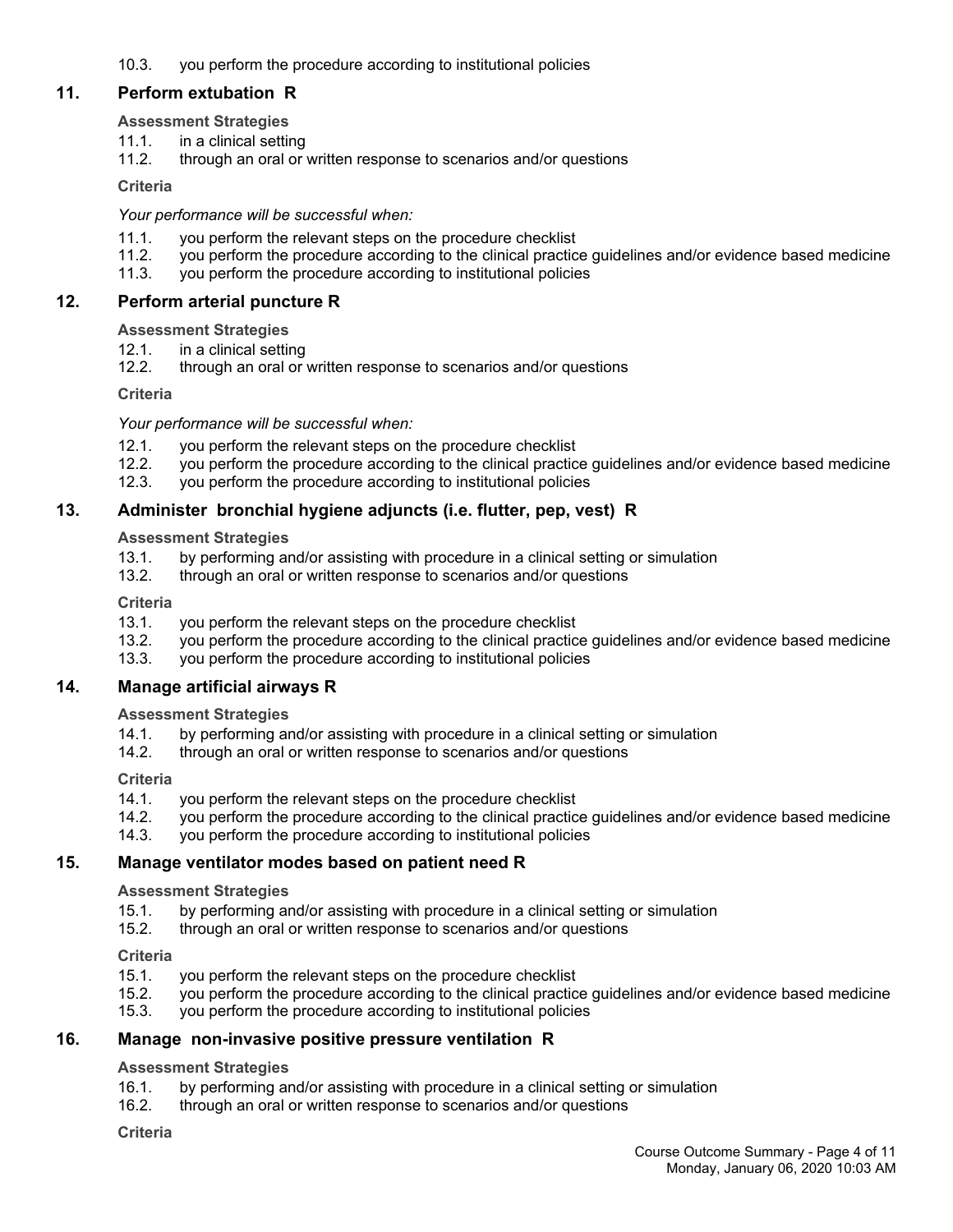- 16.1. you perform the relevant steps on the procedure checklist
- 16.2. you perform the procedure according to the clinical practice guidelines and/or evidence based medicine
- 16.3. you perform the procedure according to institutional policies

### **17. Administer aerosolized medication R**

#### **Assessment Strategies**

- 17.1. by performing and/or assisting with procedure in a clinical setting or simulation
- 17.2. through an oral or written response to scenarios and/or questions

#### **Criteria**

- 17.1. you perform the relevant steps on the procedure checklist
- 17.2. you perform the procedure according to the clinical practice guidelines and/or evidence based medicine
- 17.3. you perform the procedure according to institutional policies

### **18. Evaluate patient response to mechanical ventilation R**

### **Assessment Strategies**

- 18.1. by performing and/or assisting with procedure in a clinical setting or simulation 18.2. through an oral or written response to scenarios and/or questions
- through an oral or written response to scenarios and/or questions

#### **Criteria**

- 18.1. you perform the relevant steps on the procedure checklist
- 18.2. you perform the procedure according to the clinical practice guidelines and/or evidence based medicine
- 18.3. you perform the procedure according to institutional policies

#### **19. Initiate mechanical ventilation R**

#### **Assessment Strategies**

- 19.1. by performing and/or assisting with procedure in a clinical setting or simulation<br>19.2. through an oral or written response to scenarios and/or questions
- through an oral or written response to scenarios and/or questions

#### **Criteria**

- 19.1. you perform the relevant steps on the procedure checklist
- 19.2. you perform the procedure according to the clinical practice guidelines and/or evidence based medicine
- 19.3. you perform the procedure according to institutional policies

### **20. Evaluate patient readiness for liberation from mechanical ventilation R**

### **Assessment Strategies**

- 20.1. by performing and/or assisting with procedure in a clinical setting or simulation
- 20.2. through an oral or written response to scenarios and/or questions

#### **Criteria**

- 20.1. you perform the relevant steps on the procedure checklist
- 20.2. you perform the procedure according to the clinical practice guidelines and/or evidence based medicine
- 20.3. you perform the procedure according to institutional policies

### **21. Administer hyperinflation therapy adjuncts i.e. incentive spirometry, intermittent positive pressure breathing, PAP R**

#### **Assessment Strategies**

- 21.1. by performing and/or assisting with procedure in a clinical setting or simulation
- 21.2. through an oral or written response to scenarios and/or questions

#### **Criteria**

- 21.1. you perform the relevant steps on the procedure checklist
- 21.2. you perform the procedure according to the clinical practice guidelines and/or evidence based medicine
- 21.3. you perform the procedure according to institutional policies

### **22. Demonstrate strategies to prevent ventilator associated events R**

#### **Assessment Strategies**

- 22.1. by performing and/or assisting with procedure in a clinical setting or simulation
- 22.2. through an oral or written response to scenarios and/or questions

#### **Criteria**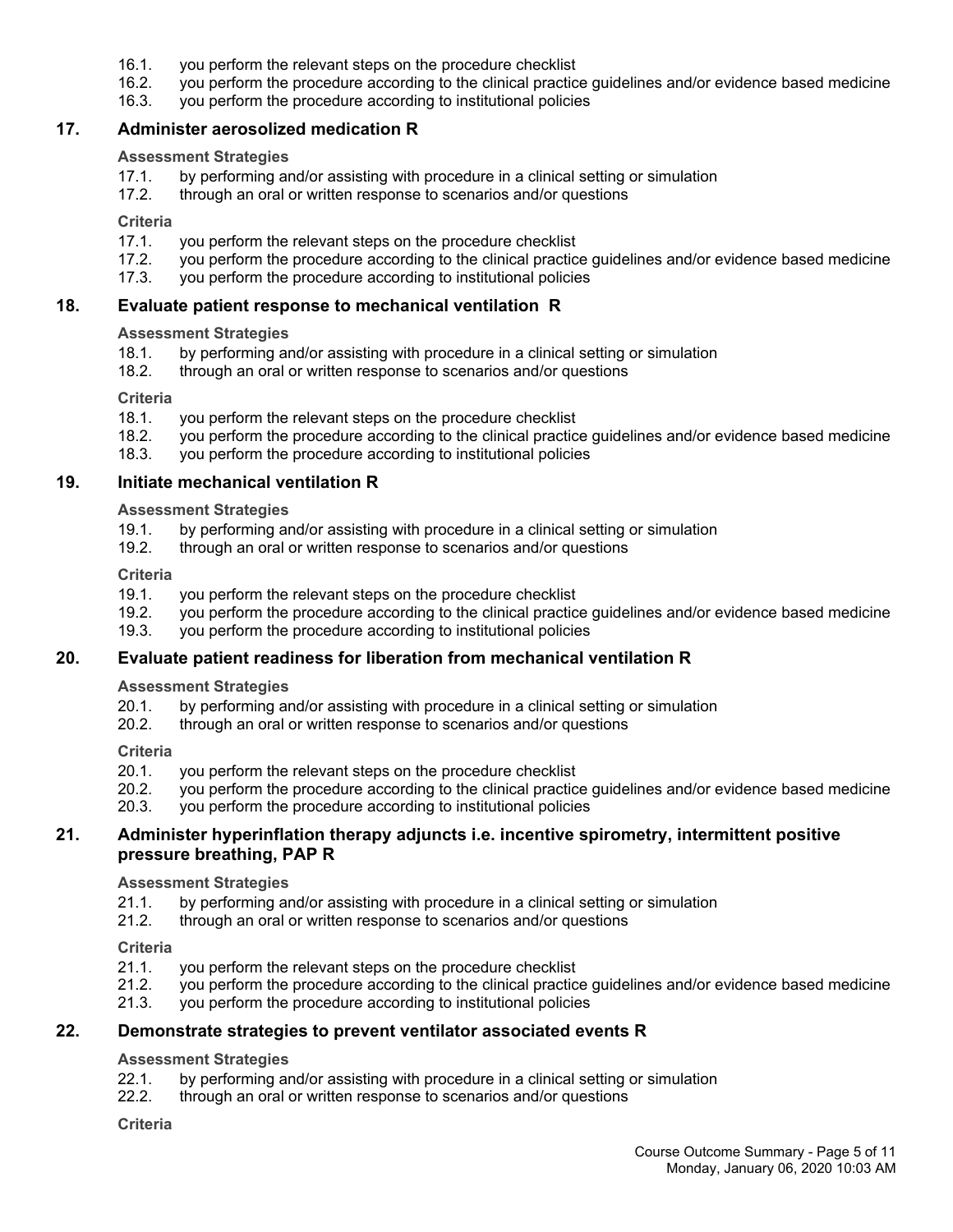- 22.1. you perform the relevant steps on the procedure checklist
- 22.2. you perform the procedure according to the clinical practice guidelines and/or evidence based medicine
- 22.3. you perform the procedure according to institutional policies

### **23. Implement weaning protocols R**

#### **Assessment Strategies**

- 23.1. by performing and/or assisting with procedure in a clinical setting or simulation
- 23.2. through an oral or written response to scenarios and/or questions

#### **Criteria**

- 23.1. you perform the relevant steps on the procedure checklist
- 23.2. you perform the procedure according to the clinical practice guidelines and/or evidence based medicine
- 23.3. you perform the procedure according to institutional policies

#### **24. Perform a pulmonary exam R**

### **Assessment Strategies**

- 24.1. in a clinical setting
- 24.2. through an oral or written response to scenarios and/or questions

#### **Criteria**

#### *Your performance will be successful when:*

- 24.1. you perform the relevant steps on the procedure checklist
- 24.2. you perform the procedure according to the clinical practice guidelines and/or evidence based medicine
- 24.3. you perform the procedure according to institutional policies

### **25. Participate as a member of the interprofessional care management team R**

### **Assessment Strategies**

- 25.1. by performing and/or assisting with procedure in a clinical setting or simulation
- 25.2. through an oral or written response to scenarios and/or questions

#### **Criteria**

- 25.1. you meet with the care team
- 25.2. you use effective communicate strategies
- 25.3. you provide recommendations for changes to the therapeutic care plan
- 25.4. you accept feedback in a professional manner

### **26. Perform manual ventilation according to patient needs S**

#### **Assessment Strategies**

- 26.1. by performing and/or assisting with procedure in a clinical setting or simulation
- 26.2. through an oral or written response to scenarios and/or questions

#### **Criteria**

- 26.1. you perform the relevant steps on the procedure checklist
- 26.2. you perform the procedure according to the clinical practice guidelines and/or evidence based medicine
- 26.3. you perform the procedure according to institutional policies

### **27. Evaluate hemodynamic data S**

#### **Assessment Strategies**

- 27.1. by performing and/or assisting with procedure in a clinical setting or simulation
- 27.2. through an oral or written response to scenarios and/or questions

#### **Criteria**

- 27.1. you perform the relevant steps on the procedure checklist
- 27.2. you perform the procedure according to the clinical practice guidelines and/or evidence based medicine
- 27.3. you perform the procedure according to institutional policies

### **28. Evaluate need for home oxygen therapy for example oxygen titration with exercise S**

### **Assessment Strategies**

- 28.1. by performing and/or assisting with procedure in a clinical setting or simulation
- 28.2. through an oral or written response to scenarios and/or questions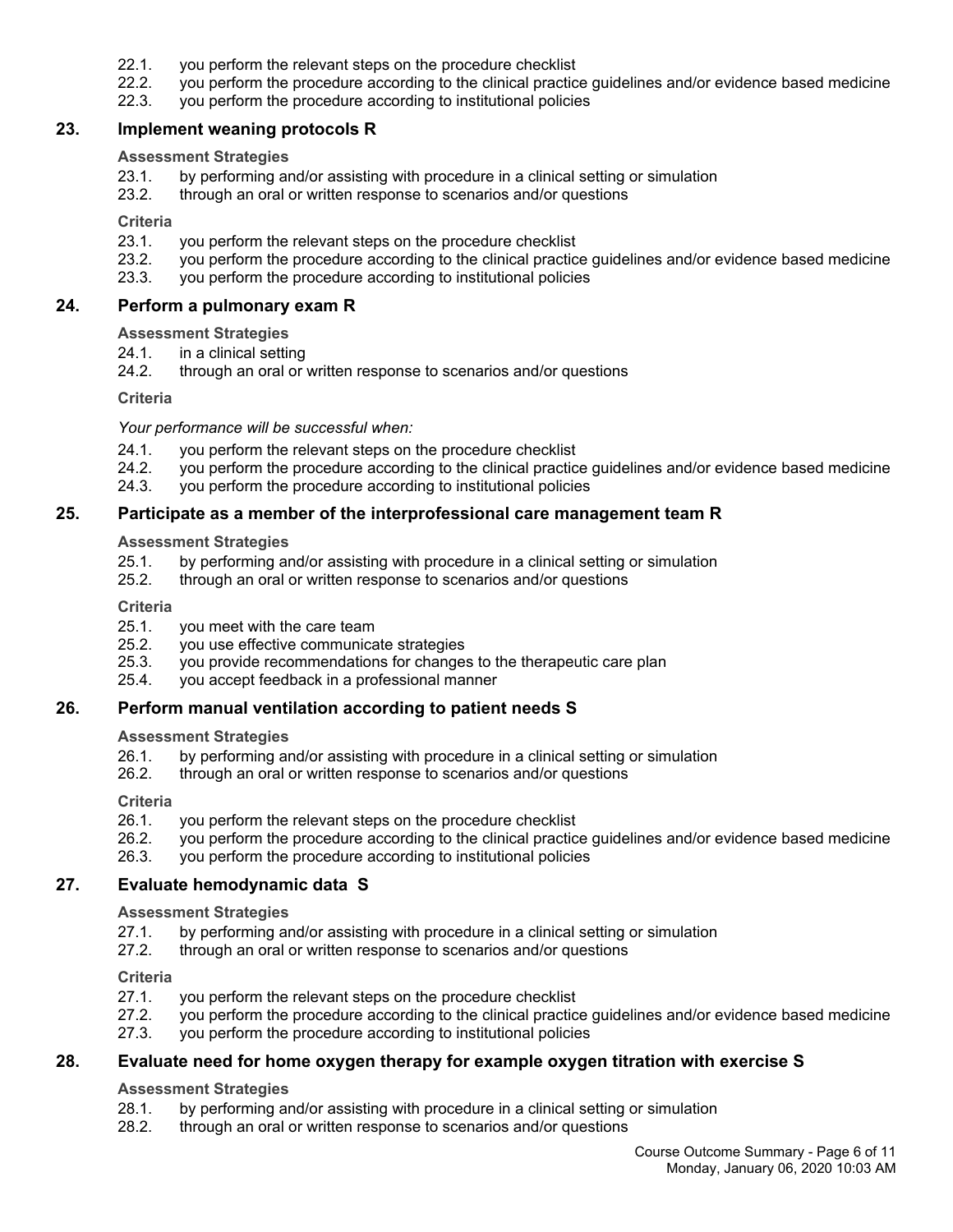**Criteria**

- 28.1. you perform the relevant steps on the procedure checklist
- 28.2. you perform the procedure according to the clinical practice guidelines and/or evidence based medicine
- 28.3. you perform the procedure according to institutional policies

### **29. Perform tracheostomy care S**

### **Assessment Strategies**

- 29.1. by performing and/or assisting with procedure in a clinical setting or simulation
- 29.2. through an oral or written response to scenarios and/or questions

**Criteria**

- 29.1. you perform the relevant steps on the procedure checklist
- 29.2. you perform the procedure according to the clinical practice guidelines and/or evidence based medicine 29.3. vou perform the procedure according to institutional policies
- you perform the procedure according to institutional policies

### **30. Interpret capnography results S**

### **Assessment Strategies**

- 30.1. by performing and/or assisting with procedure in a clinical setting or simulation
- 30.2. through an oral or written response to scenarios and/or questions

**Criteria**

- 30.1. you perform the relevant steps on the procedure checklist
- 30.2. you perform the procedure according to the clinical practice guidelines and/or evidence based medicine
- 30.3. you perform the procedure according to institutional policies

### **31. Manage mechanical ventilation of the neonate/pediatric patient S**

**Assessment Strategies**

- 31.1. by performing and/or assisting with procedure in a clinical setting or simulation
- 31.2. through an oral or written response to scenarios and/or questions

**Criteria**

- 31.1. you perform the relevant steps on the procedure checklist
- 31.2. you perform the procedure according to the clinical practice guidelines and/or evidence based medicine
- 31.3. you perform the procedure according to institutional policies

### **32. Administer chest physical therapy S**

**Assessment Strategies**

- 32.1. in a clinical setting or simulation
- 32.2. through an oral or written response to scenarios and/or questions

**Criteria**

*Your performance will be successful when:*

- 32.1. you perform the relevant steps on the procedure checklist
- 32.2. you perform the procedure according to the clinical practice guidelines and/or evidence based medicine
- 32.3. you perform the procedure according to institutional policies

### **33. Set up large volume medication nebulizer S**

**Assessment Strategies**

- 33.1. in a clinical setting or simulation
- 33.2. through an oral or written response to scenarios and/or questions

**Criteria**

#### *Your performance will be successful when:*

- 33.1. you perform the relevant steps on the procedure checklist
- 33.2. you perform the procedure according to the clinical practice guidelines and/or evidence based medicine
- 33.3. you perform the procedure according to institutional policies

### **34. Change ventilator circuit S**

**Assessment Strategies**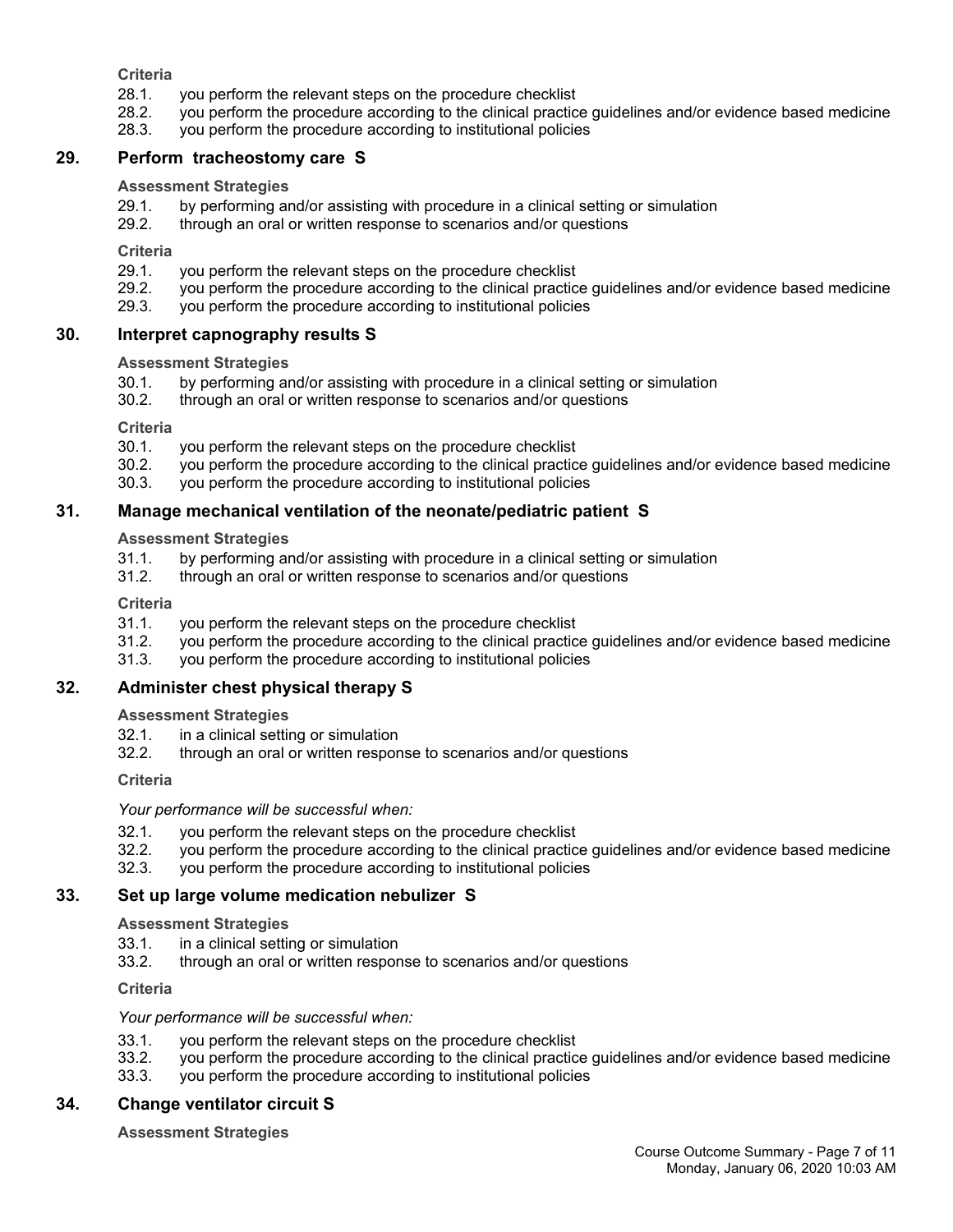- 34.1. in a clinical setting or simulation
- 34.2. through an oral or written response to scenarios and/or questions

**Criteria**

*Your performance will be successful when:*

- 34.1. you perform the relevant steps on the procedure checklist
- 34.2. you perform the procedure according to the clinical practice guidelines and/or evidence based medicine
- 34.3. you perform the procedure according to institutional policies

### **35. Assist with intubation S**

**Assessment Strategies**

- 35.1. in a clinical setting or simulation
- 35.2. through an oral or written response to scenarios and/or questions

**Criteria**

#### *Your performance will be successful when:*

- 35.1. you perform the relevant steps on the procedure checklist
- 35.2. you perform the procedure according to the clinical practice guidelines and/or evidence based medicine
- 35.3. you perform the procedure according to institutional policies

### **36. Perform nasotracheal suctioning S**

**Assessment Strategies**

- 36.1. in a clinical setting or simulation
- 36.2. through an oral or written response to scenarios and/or questions

**Criteria**

#### *Your performance will be successful when:*

- 36.1. you perform the relevant steps on the procedure checklist
- 36.2. you perform the procedure according to the clinical practice guidelines and/or evidence based medicine
- 36.3. you perform the procedure according to institutional policies

### **37. Perform screening spirometry S**

#### **Assessment Strategies**

- 37.1. in a clinical setting or simulation
- 37.2. through an oral or written response to scenarios and/or questions

**Criteria**

*Your performance will be successful when:*

- 37.1. you perform the relevant steps on the procedure checklist
- 37.2. you perform the procedure according to the clinical practice guidelines and/or evidence based medicine
- 37.3. you perform the procedure according to institutional policies

### **38. Perform 12 lead EKGs S**

#### **Assessment Strategies**

- 38.1. in a clinical setting or simulation
- 38.2. through an oral or written response to scenarios and/or questions

#### **Criteria**

#### *Your performance will be successful when:*

- 38.1. you perform the relevant steps on the procedure checklist
- 38.2. you perform the procedure according to the clinical practice guidelines and/or evidence based medicine
- 38.3. you perform the procedure according to institutional policies

### **39. Perform a trach change O**

### **Assessment Strategies**

- 39.1. by performing and/or assisting with procedure in a clinical setting or simulation
- 39.2. through an oral or written response to scenarios and/or questions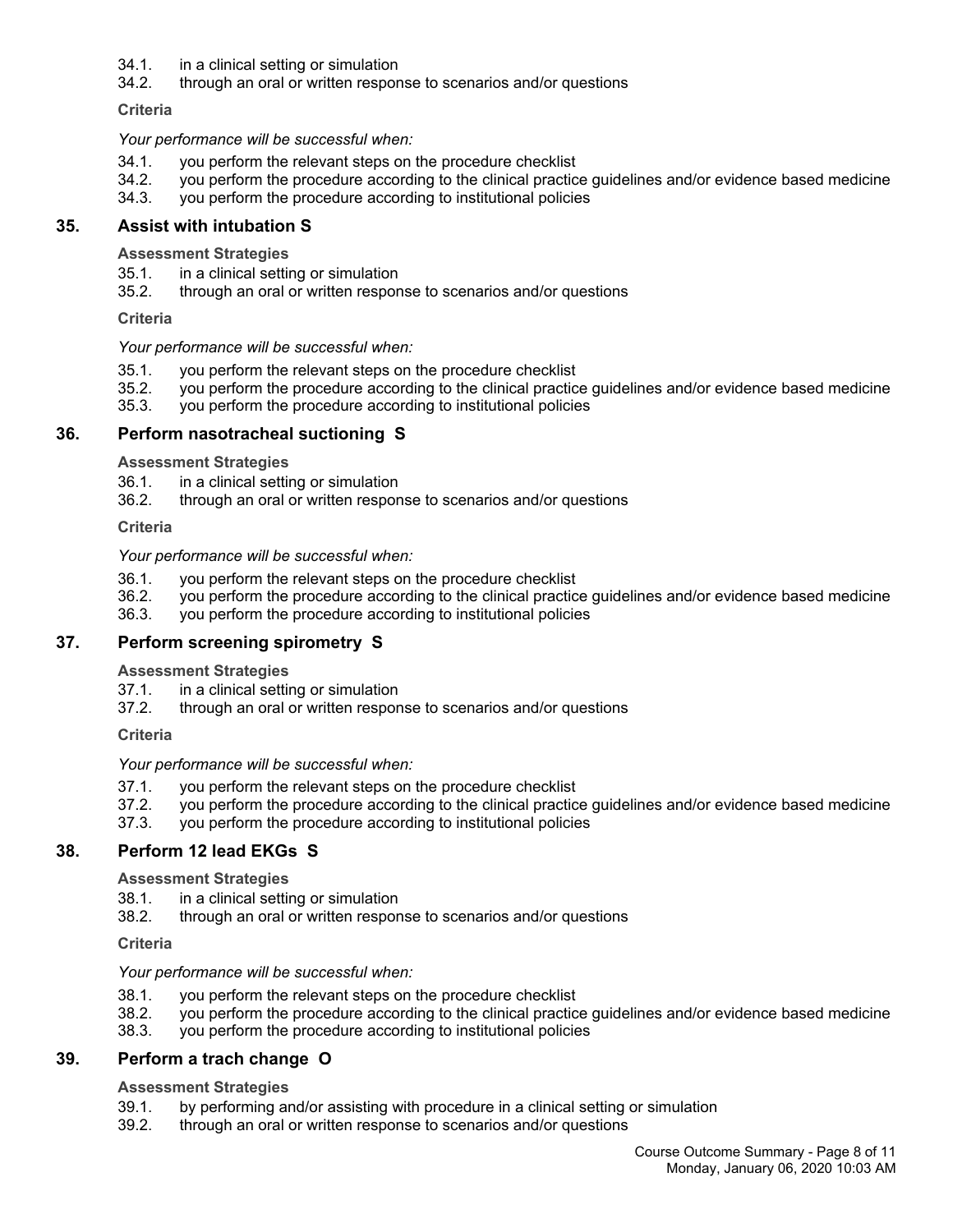### **Criteria**

*Your performance will be successful when:*

- 39.1. you perform the relevant steps on the procedure checklist
- 39.2. you perform the procedure according to the clinical practice guidelines and/or evidence based medicine
- 39.3. you perform the procedure according to institutional policies

### **40. Perform sputum induction O**

#### **Assessment Strategies**

- 40.1. by performing and/or assisting with procedure in a clinical setting or simulation
- 40.2. through an oral or written response to scenarios and/or questions

#### **Criteria**

*Your performance will be successful when:*

- 40.1. you perform the relevant steps on the procedure checklist
- 40.2. you perform the procedure according to the clinical practice guidelines and/or evidence based medicine
- 40.3. you perform the procedure according to institutional policies

### **41. Assist with bronchoscopy O**

#### **Assessment Strategies**

- 41.1. by performing and/or assisting with procedure in a clinical setting or simulation
- 41.2. through an oral or written response to scenarios and/or questions

#### **Criteria**

*Your performance will be successful when:*

- 41.1. you perform the relevant steps on the procedure checklist
- 41.2. you perform the procedure according to the clinical practice guidelines and/or evidence based medicine
- 41.3. you perform the procedure according to institutional policies

### **42. Assist with thoracentesis O**

#### **Assessment Strategies**

- 42.1. by performing and/or assisting with procedure in a clinical setting or simulation
- 42.2. through an oral or written response to scenarios and/or questions

#### **Criteria**

### *Your performance will be successful when:*

- 42.1. you perform the relevant steps on the procedure checklist
- 42.2. you perform the procedure according to the clinical practice guidelines and/or evidence based medicine<br>42.3. you perform the procedure according to institutional policies
- you perform the procedure according to institutional policies

### **43. Manage the use of heliox O**

#### **Assessment Strategies**

- 43.1. by performing and/or assisting with procedure in a clinical setting or simulation
- 43.2. through an oral or written response to scenarios and/or questions

#### **Criteria**

### *Your performance will be successful when:*

- 43.1. you perform the relevant steps on the procedure checklist
- 43.2. you perform the procedure according to the clinical practice guidelines and/or evidence based medicine
- 43.3. you perform the procedure according to institutional policies

### **44. Manage the use of nitric oxide O**

#### **Assessment Strategies**

- 44.1. by performing and/or assisting with procedure in a clinical setting or simulation
- 44.2. through an oral or written response to scenarios and/or questions

#### **Criteria**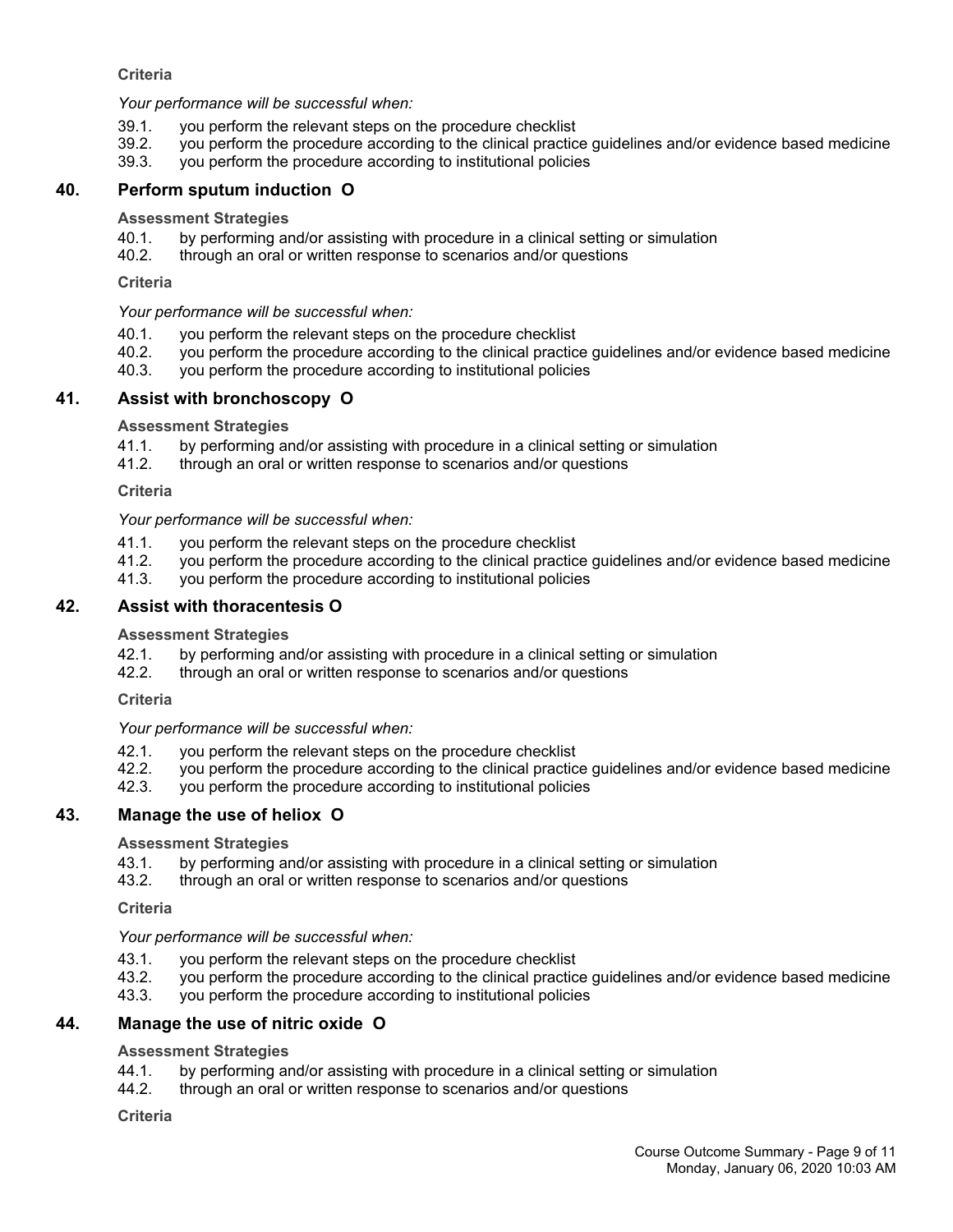*Your performance will be successful when:*

- 44.1. you perform the relevant steps on the procedure checklist
- 44.2. you perform the procedure according to the clinical practice guidelines and/or evidence based medicine
- 44.3. you perform the procedure according to institutional policies

### **45. Perform transcutaneous monitoring O**

#### **Assessment Strategies**

- 45.1. by performing and/or assisting with procedure in a clinical setting or simulation
- 45.2. through an oral or written response to scenarios and/or questions

**Criteria**

*Your performance will be successful when:*

- 45.1. you perform the relevant steps on the procedure checklist
- 45.2. you perform the procedure according to the clinical practice guidelines and/or evidence based medicine
- 45.3. you perform the procedure according to institutional policies

### **46. Assist with sleep lab procedures O**

#### **Assessment Strategies**

- 46.1. by performing and/or assisting with procedure in a clinical setting or simulation
- 46.2. through an oral or written response to scenarios and/or questions

**Criteria**

*Your performance will be successful when:*

- 46.1. you perform the relevant steps on the procedure checklist
- 46.2. you perform the procedure according to the clinical practice guidelines and/or evidence based medicine
- 46.3. you perform the procedure according to institutional policies

### **47. Perform a complete pulmonary function test O**

#### **Assessment Strategies**

- 47.1. by performing and/or assisting with procedure in a clinical setting or simulation
- 47.2. through an oral or written response to scenarios and/or questions

**Criteria**

- 47.1. you perform the relevant steps on the procedure checklist
- 47.2. you perform the procedure according to the clinical practice guidelines and/or evidence based medicine
- 47.3. you perform the procedure according to institutional policies

### **48. Perform an arterial line draw O**

**Assessment Strategies**

- 48.1. by performing and/or assisting with procedure in a clinical setting or simulation
- 48.2. through an oral or written response to scenarios and/or questions

**Criteria**

- 48.1. you perform the relevant steps on the procedure checklist
- 48.2. you perform the procedure according to the clinical practice guidelines and/or evidence based medicine
- 48.3. you perform the procedure according to institutional policies

### **49. Monitor pleural drainage systems O**

**Assessment Strategies**

- 49.1. by performing and/or assisting with procedure in a clinical setting or simulation
- 49.2. through an oral or written response to scenarios and/or questions

**Criteria**

- 49.1. you perform the relevant steps on the procedure checklist
- 49.2. you perform the procedure according to the clinical practice guidelines and/or evidence based medicine
- 49.3. you perform the procedure according to institutional policies

### **50. Create a respiratory care plan according to evidence based practices O**